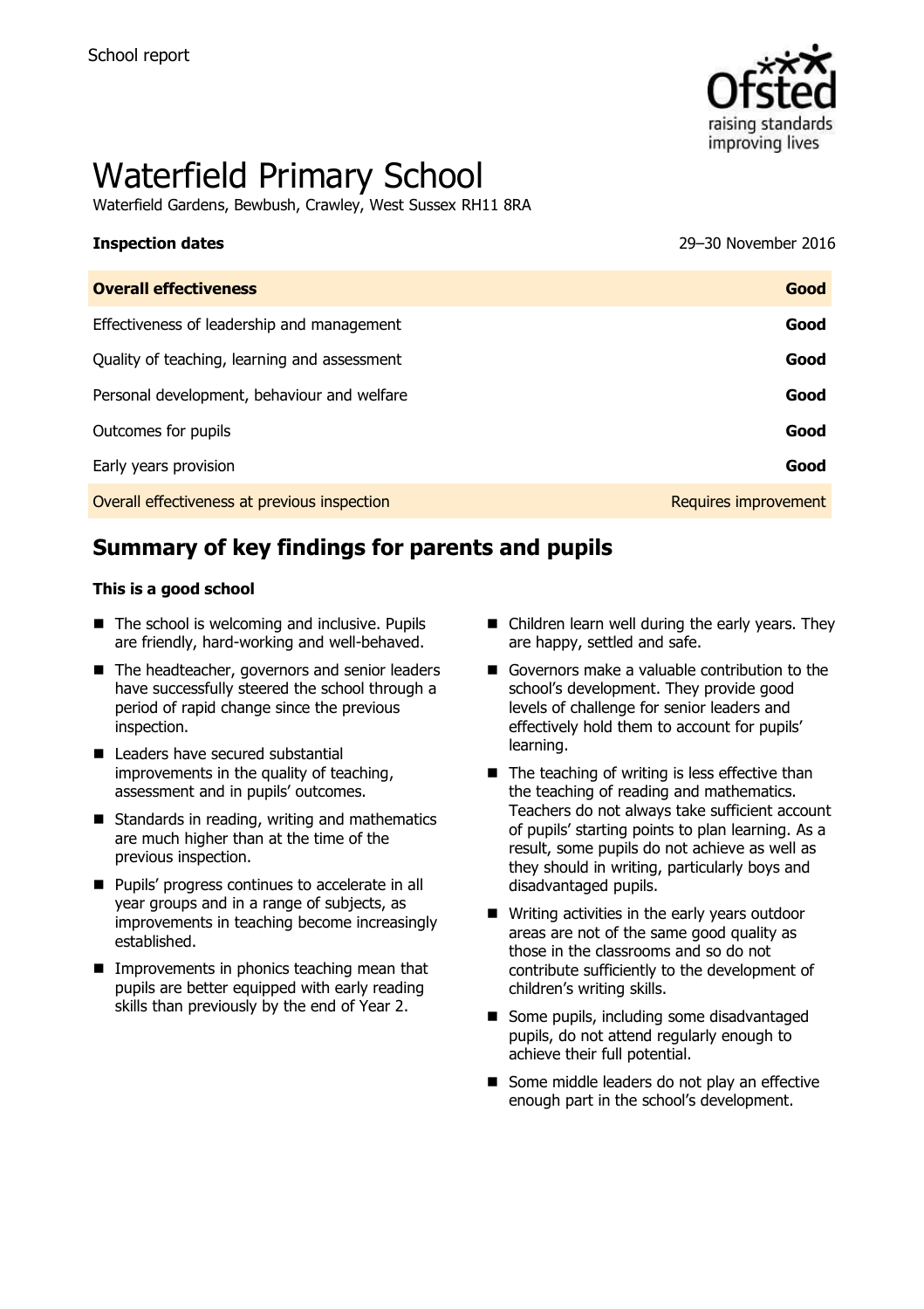

# **Full report**

### **What does the school need to do to improve further?**

- Accelerate pupils' progress in writing, particularly boys' and disadvantaged pupils' progress, by making sure that:
	- the teaching of writing consistently builds on pupils' starting points
	- writing activities in the early years outdoor area are as engaging and purposeful as those in the classrooms.
- Make sure that all groups of pupils attend regularly, including disadvantaged pupils.
- Strengthen middle leaders' roles so that all make a valuable contribution to improving teaching, learning and assessment in their subjects.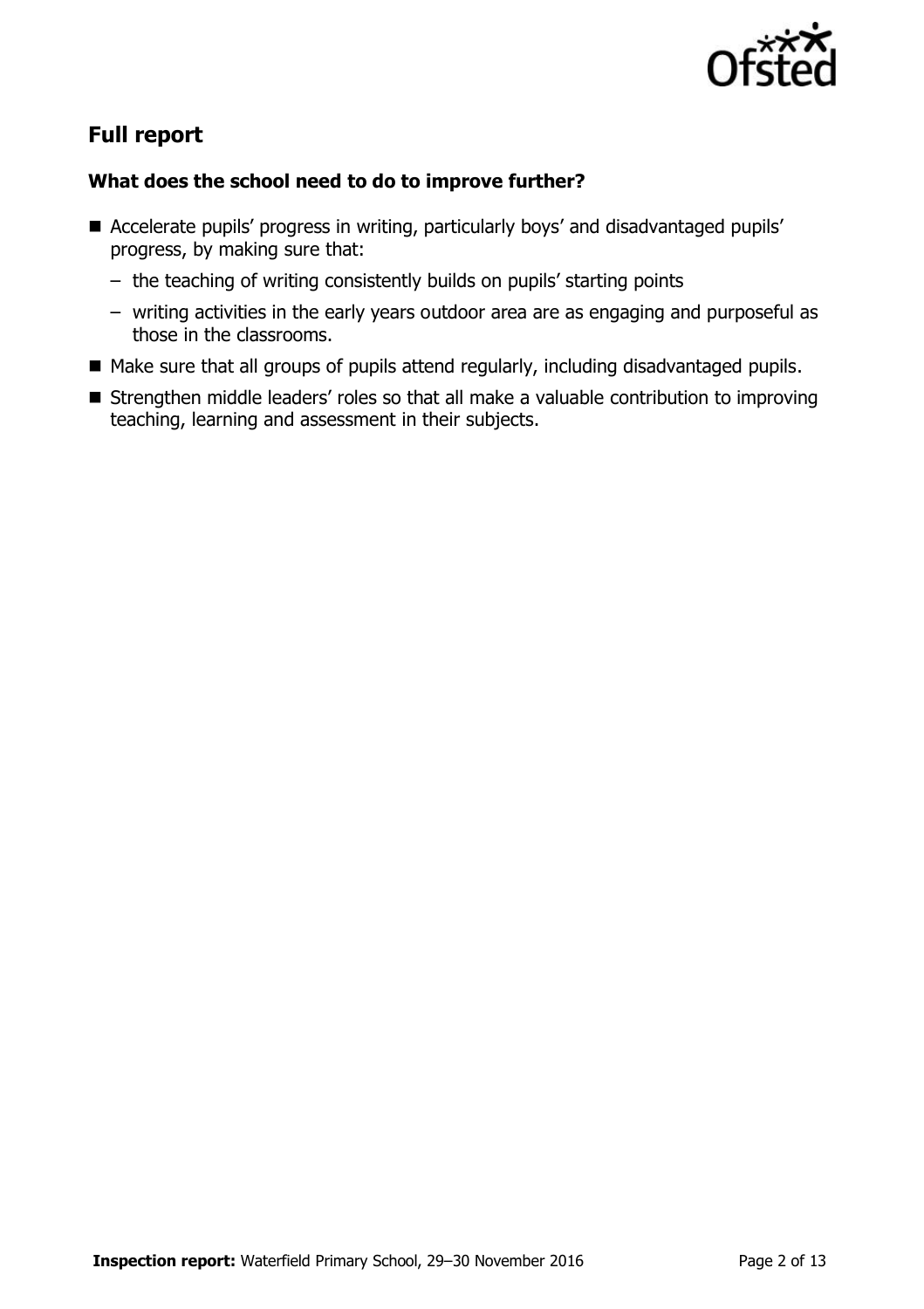

# **Inspection judgements**

#### **Effectiveness of leadership and management Good**

- The headteacher, senior leaders and governors have sustained pupils' good behaviour and positive attitudes to learning during a period of considerable change in the school. The school is a well-ordered, cheerful and safe community.
- Leaders have strengthened teamwork and communication among staff and governors since the previous inspection. There is a shared understanding among staff and governors about the effectiveness of the school's work and about where further improvements are needed. One senior leader commented, 'We know where we're going and how we're going to get there.'
- Leaders have established robust procedures for checking the quality of teaching and for supporting developments in teachers' practice. For example, leaders regularly consider information about pupils' progress and look at pupils' workbooks. They use these activities to give teachers precise feedback about what is working well and about future development points. Staff morale is good.
- Senior leaders and governors have developed an atmosphere of high aspirations for pupils' learning and a shared determination to ensure that all pupils achieve well, regardless of background or ability. Leaders make sure that special educational needs funding is used to provide extra help for those pupils who find learning more difficult.
- Leaders use pupil premium funding well to ensure that disadvantaged pupils, including the most able, make better progress in reading and mathematics. However, leaders know that more needs to be done to repeat this success in writing.
- Leaders have responded quickly and successfully to improve low reading standards at the end of Year 2 in 2016, putting in extra support for those pupils affected so that they make up for lost time.
- The curriculum gives pupils a broad range of knowledge, skills and perspectives. Clubs and visits are used well to bring learning to life and to widen pupils' experiences.
- The school promotes British values effectively throughout the curriculum. For example, pupils in Years 5 and 6 learn about democracy when participating in debating competitions, and the school council works hard to raise money to support a variety of charities.
- The school regularly provides opportunities to develop pupils' spiritual, moral, social and cultural awareness and understanding. Pupils learn about world religions and develop respect for different faiths. They regularly reflect and respond thoughtfully to stories and questions during assemblies.
- **Pupils thoroughly enjoy singing and participate fully in opportunities to sing. For** example, during the inspection key stage 2 pupils sang enthusiastically and confidently during a Christmas singing practice.
- Leaders' effective use of primary school physical education and sports premium has made exercise more appealing to a wider range of pupils. Pupils participate in a range of clubs, such as cross country and tag rugby, proudly representing their school in competitions. Training for teachers has improved the quality of physical education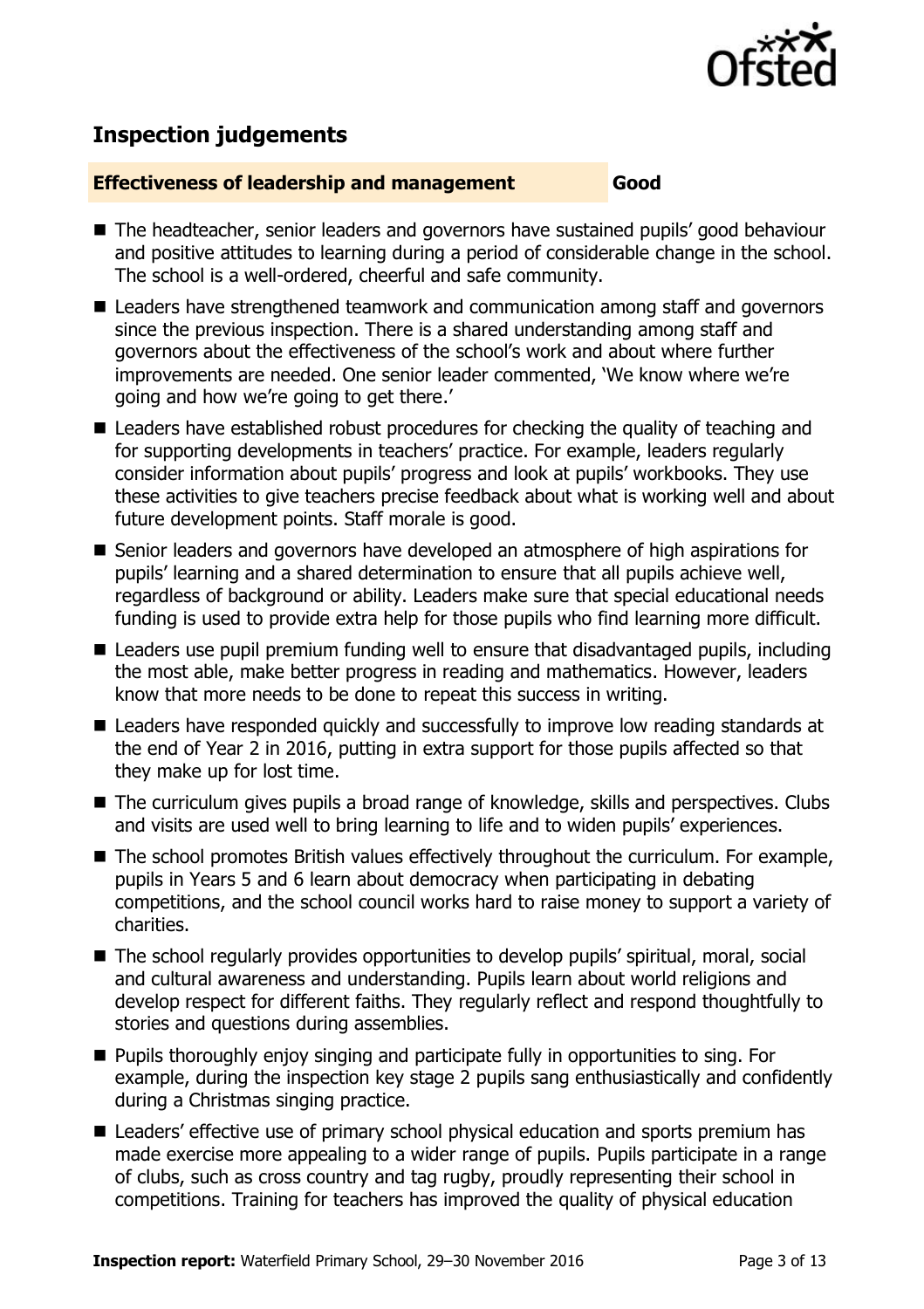

teaching in all year groups.

- The local authority has given the school useful support which has helped to sustain focus on priorities for development since the previous inspection. For example, middle leaders and teachers have benefited from training which has helped them to develop their roles and practice.
- $\blacksquare$  Middle leaders play a more significant role in the school's development than at the time of the previous inspection. For example, strong subject leadership has secured substantial improvements in the quality of teaching, learning and assessment in mathematics. However, there are some variations in the middle leaders' effectiveness in the school's development. For example, not all have a sharp enough view about how well pupils are learning across the school.

#### **Governance of the school**

- The governing body continues to provide effective support for school leaders. Appointments to the governing body since the previous inspection have increased its range of expertise and strengthened its role in holding the school to account for pupils' learning.
- Governors, leaders and members of staff work much more closely and productively together to secure improvements in the school's work than at the time of the previous inspection.
- Governors have a clear view of the school's strengths and development needs. For example, they are knowledgeable about how well different groups are learning. They know that pupils need to make better progress in writing and are acutely aware of the need to sustain improvements in pupils' outcomes.
- All governors have completed safeguarding training. They regularly check that safeguarding procedures in school are effective. For example, the governor with responsibility for safeguarding makes unannounced checks of the single central register to ensure that recruitment checks are complete and meets with pupils to find out their views about how safe they feel. As a result, governors are confident that pupils are clear about what to do if they have a concern.
- Governors have regularly tested safeguarding procedures during the current building project to ensure that pupils are not at risk.

#### **Safeguarding**

- The arrangements for safeguarding are effective. All staff have completed training this term to update their knowledge of safeguarding procedures.
- All members of staff and governors understand their responsibilities for ensuring pupils' safety. For example, during the inspection both teaching and non-teaching staff were very clear about what to do if they have a safeguarding concern. This confident, team approach to safeguarding contributes very well to pupils' security and well-being.
- The local authority has completed appropriate safeguarding checks on external contractors to ensure that pupils are safe during the current building project with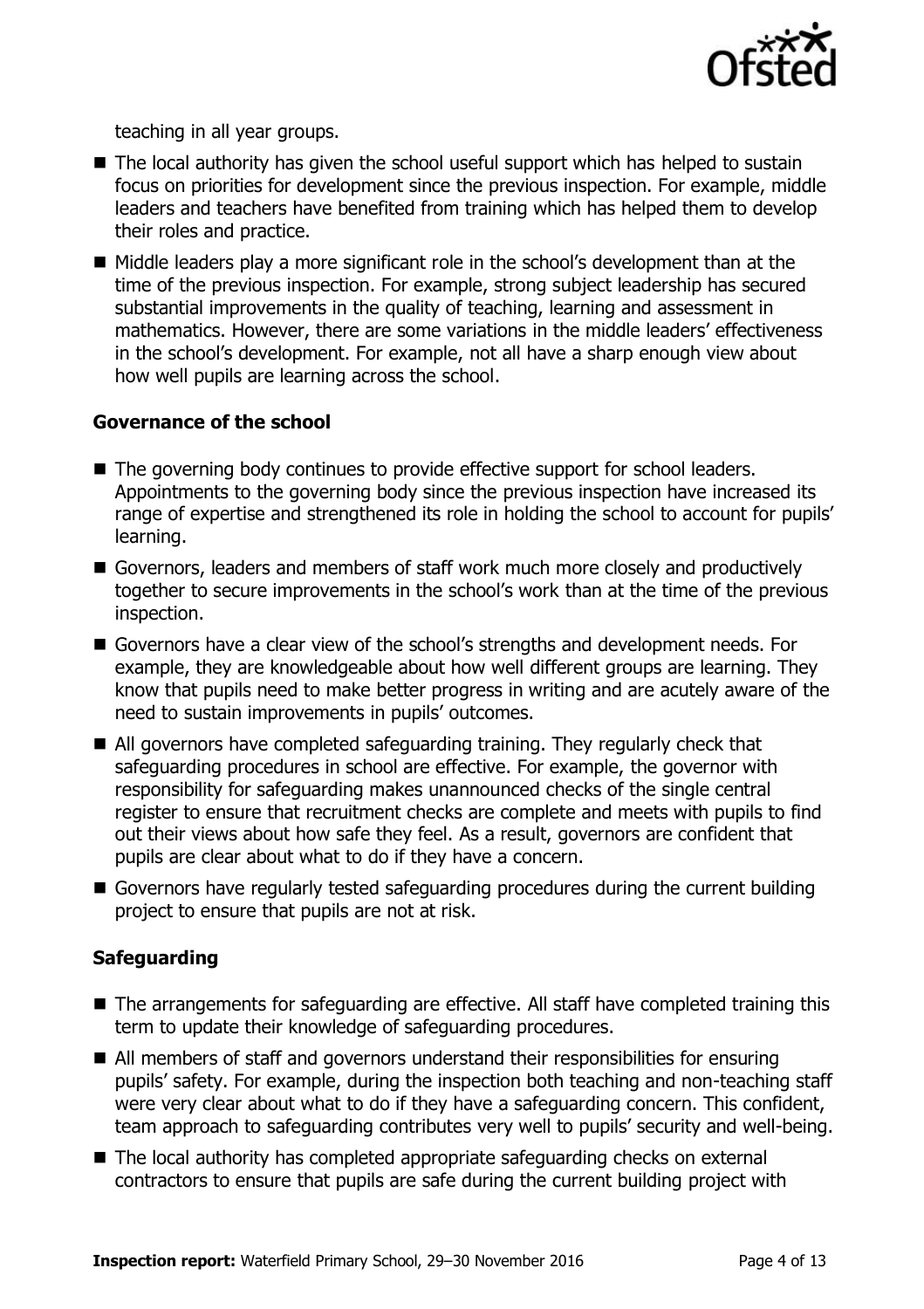

rigorous protocols for contractors' employees on site.

- Leaders have developed effective links with parents and agencies to support pupils' safety. For example, leaders liaise with secondary schools during the summer term to support vulnerable pupils in the move from key stage 2 to key stage 3.
- Leaders, office staff and the site manager ensure that the school is a secure, wellordered community so that pupils can play and learn safely. Well-maintained external fencing and robust procedures for visitors help pupils to feel safe.

#### **Quality of teaching, learning and assessment Good**

- Numerous staff changes since the previous inspection have made it difficult for leaders to secure consistently effective teaching. However, the school is now benefiting from a more settled period, with a well-established and effective teaching team in place.
- Reading skills are taught much more effectively than at the time of the previous inspection. Improvements include better phonics teaching, more opportunities for pupils of all abilities to read to an adult in school and stronger communication with parents about their children's reading. As a result, pupils' literacy skills have improved considerably, including for disadvantaged pupils and the most able.
- The school provides a range of good-quality reading materials, including more demanding texts to challenge the most able readers. Teachers make sure that pupils who read less frequently at home read regularly to an adult in school, so that all groups of pupils make equally good progress.
- $\blacksquare$  Mathematics teaching has improved substantially during the past two years. Teachers have high expectations of pupils' potential to achieve well in mathematics. Confident mathematics teaching gives pupils regular opportunities to use and apply mathematical knowledge to increasingly complex tasks. Increasingly demanding and stimulating work challenges all pupils to do their best, including the most able.
- Teaching assistants confidently support pupils' learning, including pupils who have special educational needs and/or disabilities. For example, during the inspection teaching assistants worked alongside pupils in Year 2, successfully helping them to use resources to solve missing number problems.
- **E** Effective support for pupils who speak English as an additional language ensures their learning is not hampered by unfamiliarity with English.
- $\blacksquare$  The teaching of writing, while better than at the time of the previous inspection, is not as well developed as the teaching of reading and mathematics. Teaching does not always build strongly enough on pupils' starting points, particularly in the case of boys and disadvantaged pupils. Leaders and governors have identified improving the teaching of writing as the next step in the school's development.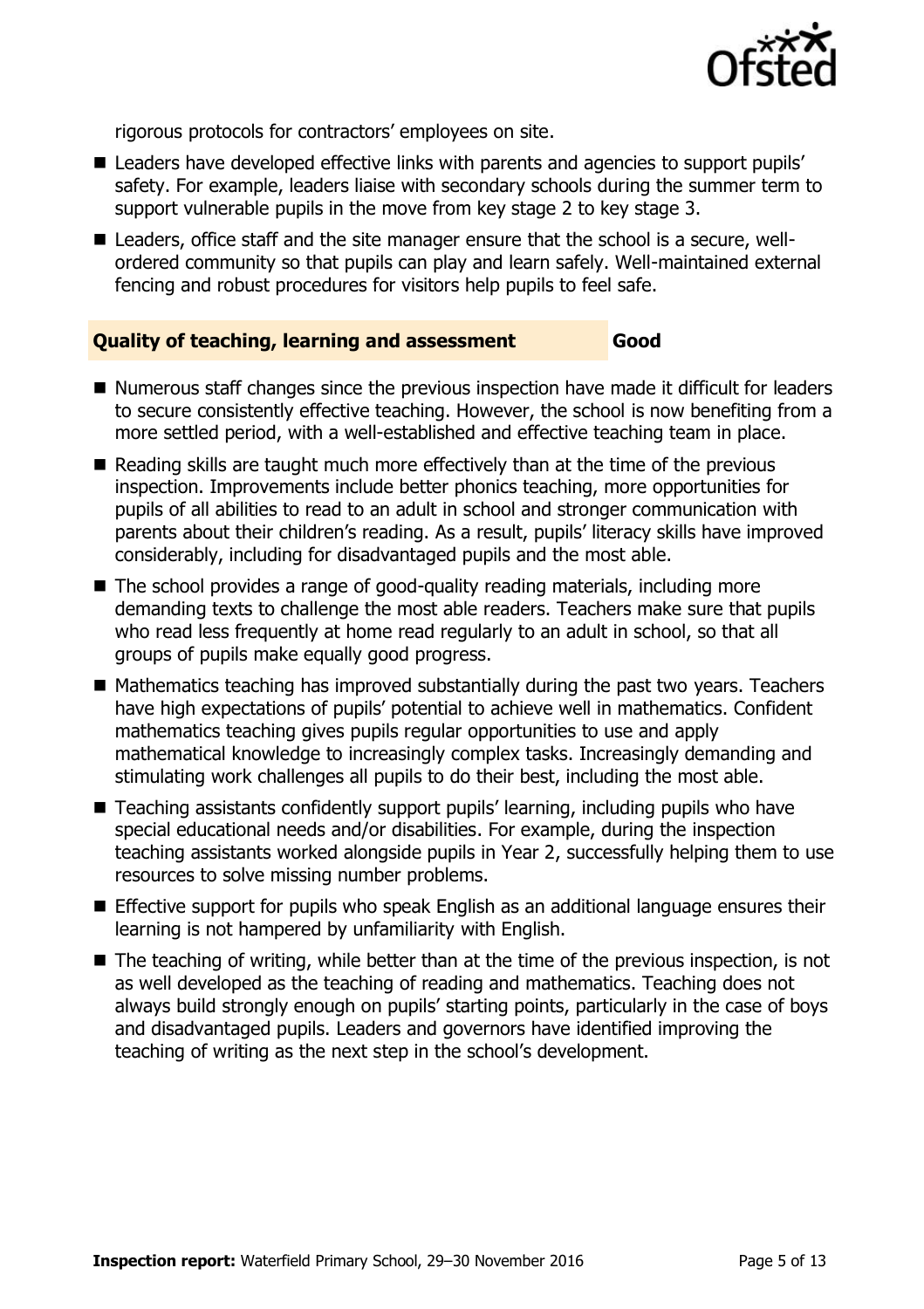

#### **Personal development, behaviour and welfare Good**

#### **Personal development and welfare**

- The school's work to promote pupils' personal development and welfare is good. Pupils are proud of their school. They are keen to do their best and understandably pleased with themselves when they do well.
- **Pupils are friendly and polite. For example, during the inspection many pupils happily** introduced themselves with a smile, shaking hands with inspectors and welcoming them to their school. One pupil said, 'Everyone in school is very nice', while another commented, 'We are all different ages, colours and sizes but we all get on well together.'
- Most parents who completed the online questionnaire feel that pupils are well looked after, happy and safe in school.
- $\blacksquare$  Pupils say that adults in school make sure they are safe and sound. For example, they know that the school gates are locked to keep them safe and understand why playing near the local pond can be dangerous. Pupils feel safe during the current building work because they know the construction site is securely fenced.
- $\blacksquare$  Pupils say that events such as anti-bullying week help them to spot any signs of bullying, including cyber bullying. However, pupils say that bullying is rare and not something which causes them a concern. Records indicate that leaders quickly resolve the very small number of incidents which occur.
- Pupils have a much better understanding of their own responsibility for improving aspects of their learning than at the time of the previous inspection. For example, most are attentive in lessons and concentrate very well on their work. They listen carefully to their teachers' advice about what they can do to develop their work and do their best to improve. One pupil explained, 'It's okay if you get something wrong because you learn something new and then get it right next time.' Some pupils, however, do not share the same positive attitudes to learning. They lose concentration during lessons and their learning slows.

#### **Behaviour**

- $\blacksquare$  The behaviour of pupils is good.
- **Pupils play sensibly and considerately during playtimes. They enjoy using a selection of** play equipment during the lunchtime break, sharing resources and including each other in their games.
- Lunchtimes in the dining hall are calm, orderly and relaxed occasions. Pupils enjoy eating lunch together and chatting with each other.
- **Pupils told inspectors that behaviour is normally good and most parents who** completed the online questionnaire agree. Records of pupils' behaviour over time support this view. There have been no exclusions since the previous inspection.
- The breakfast club provides a positive start to the school day for those pupils who attend. Pupils of different ages play and get on well together and enjoy eating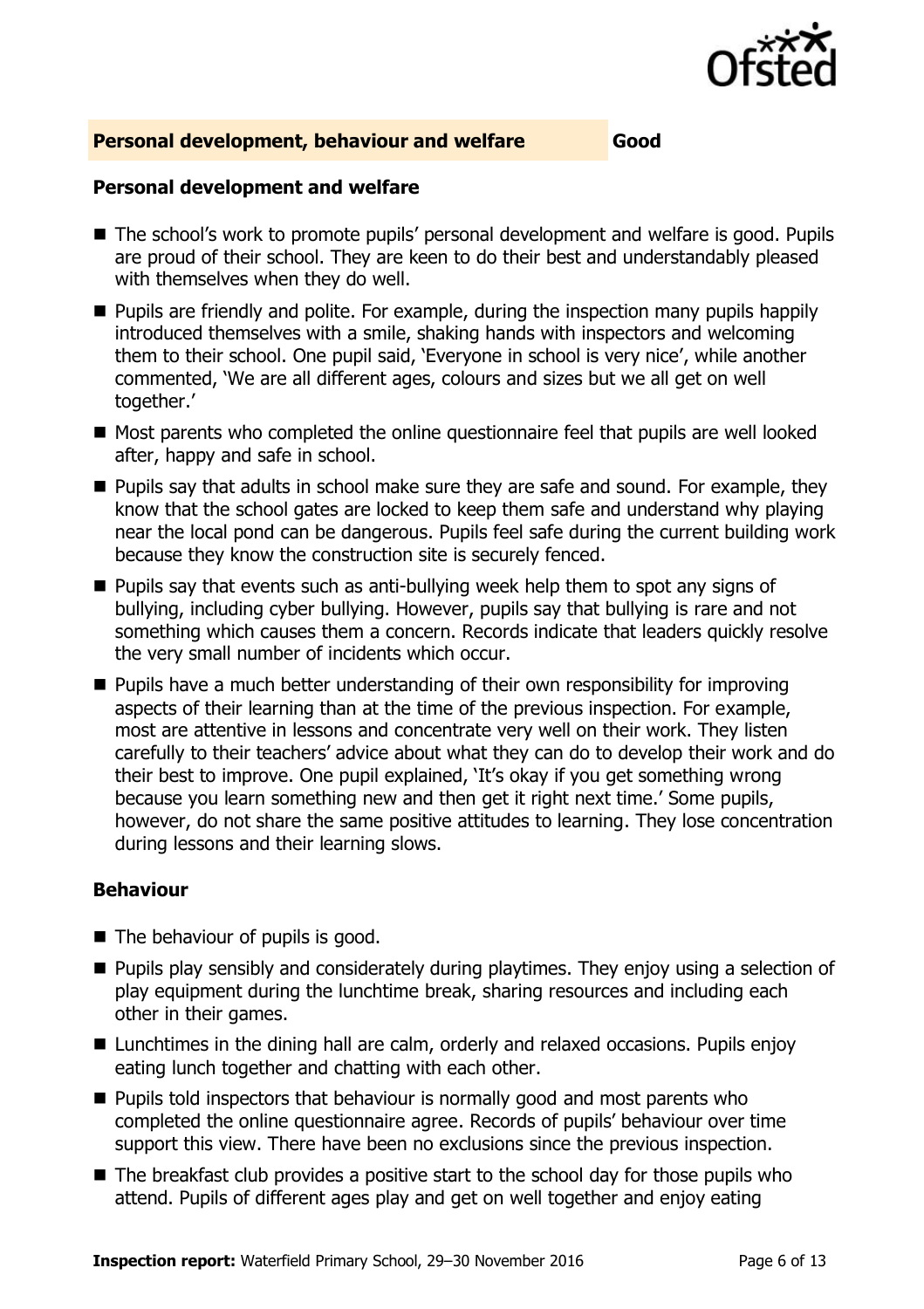

breakfast with their friends.

Some pupils do not attend school regularly enough to achieve well. In 2016, pupils' attendance was below the national average and the proportion of pupils who were persistently absent was too high. While current information about pupils' attendance indicates a clear improvement, including for disadvantaged pupils, leaders recognise that they need to do more to ensure all pupils attend as regularly as possible.

#### **Outcomes for pupils Good**

- $\blacksquare$  Pupils in all year groups make better progress in reading, writing and mathematics than at the time of the previous inspection. Teachers' assessments of pupils' learning and the work in pupils' books indicate rapid improvements in the quality of pupils' learning.
- Historical weaknesses in teaching and numerous staffing changes have left some pupils with gaps in their learning. In the past, this factor has hampered their progress considerably. However, substantial improvements in teaching since the previous inspection mean that pupils are making much faster progress and rapidly catching up in all year groups, including disadvantaged pupils and the most able.
- $\blacksquare$  In 2016, pupils' attainment at the end of key stage 1 was particularly affected by very high staff turnover and underachievement at the end of Year 2. However, effective teaching across the school is providing the missing pieces in pupils' knowledge and understanding and is accelerating their progress.
- Standards in reading, writing and mathematics at the end of key stage 2 were much closer to the national average in 2016, so pupils were well prepared for the next stage in their learning.
- $\blacksquare$  Pupils' progress in mathematics has improved dramatically, particularly for the most able pupils. Disadvantaged pupils make the same good progress in mathematics as other pupils nationally.
- $\blacksquare$  Pupils are well prepared with early reading skills by the end of Year 1. The results of the Year 1 phonics check have improved in the past two years and were close to the national average in 2016. The proportion of disadvantaged pupils achieving the expected levels has increased substantially since the previous inspection. Most pupils who did not achieve expected levels by the end of Year 1 caught up by the end of Year 2, so they are well placed to achieve well in reading during key stage 2.
- **Pupils of all abilities and backgrounds, including disadvantaged pupils and the least** able, read regularly. They talk confidently about their reading and use a range of strategies to read successfully, including phonics. The most able readers read fluently and accurately. They talk articulately about why they like different authors and types of book.
- Teachers and leaders now have much higher aspirations for all pupils and set increasingly challenging targets as standards rise. The most able pupils' progress, including those who are disadvantaged, has steadily increased during the past two years. Most now make good progress and some are doing exceptionally well. For example, inspectors saw high-quality writing and mathematics work produced by some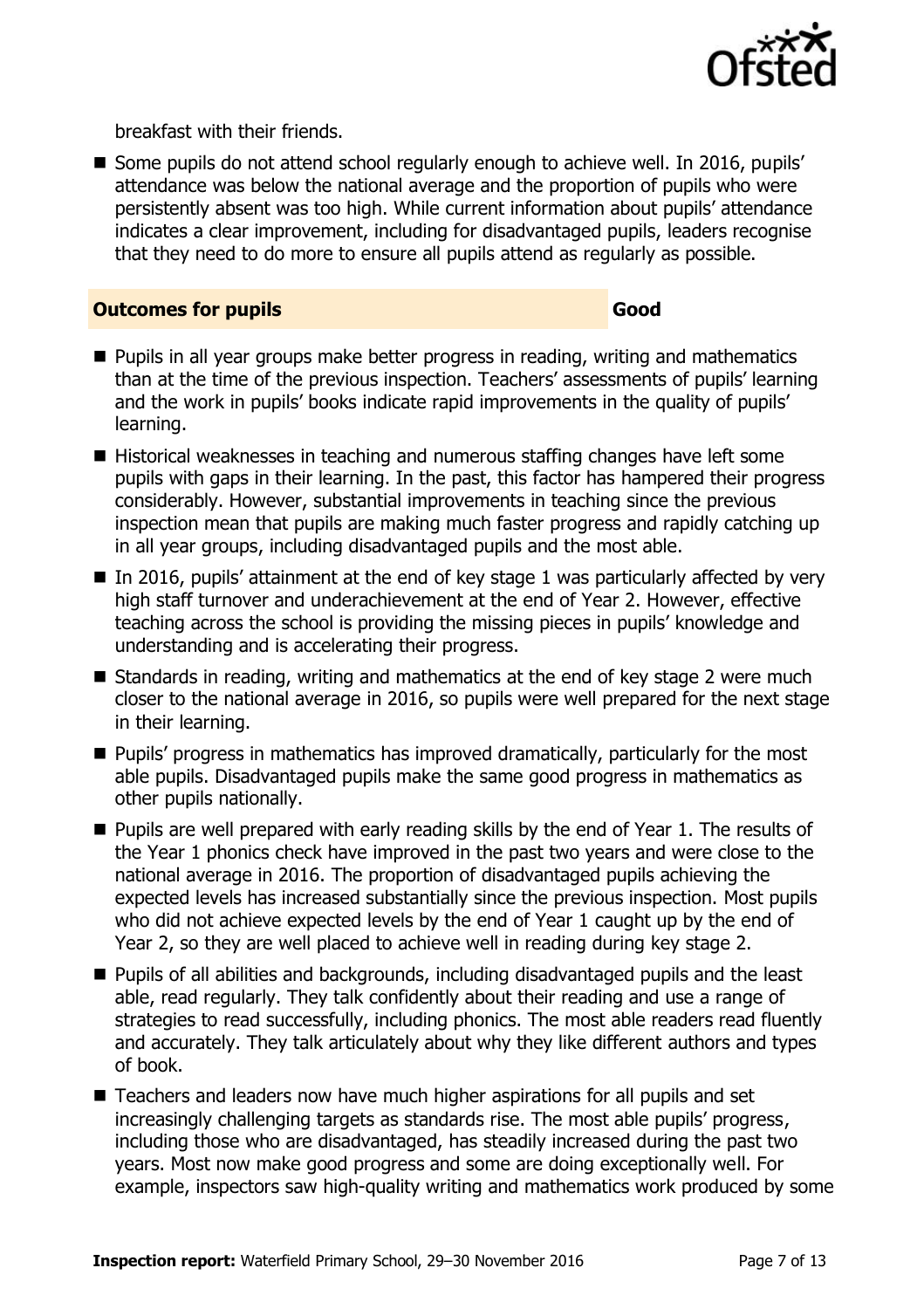

of the most able pupils in Year 6.

- **Pupils from minority ethnic groups and those who speak English as an additional** language settle quickly into school. Well-established routines, clear expectations and pupils' rapidly increasing familiarity with the English language ensure that they make friends and learn well.
- More sharply focused support for pupils who have special educational needs and/or disabilities means this group makes much better progress than at the time of the previous inspection. Some have made significant progress in a relatively short space of time. For example, in the past term several pupils have made a year's progress in reading with an equally positive picture of pupils' learning in mathematics.
- **Pupils regularly use and apply literacy and numeracy skills in a broad range of** subjects. For example, they learn how to use tables and diagrams to illustrate aspects of geography and to record and write about scientific investigations. In 2016, aboveaverage proportions of pupils, including disadvantaged pupils, attained expected levels in science.
- Pupils make slower progress in writing than they do in reading and mathematics. Boys and disadvantaged pupils, in particular, do less well than they should.

#### **Early years provision Good**

- The early years leader has secured rapid improvements in teaching in the past year. She has used training to update teachers' and teaching assistants' understanding about how they can support children's development more effectively. As a result, teaching builds more securely on children's individual starting points and they make better progress. These improvements have ensured that the early years provision continues to be good.
- Children's knowledge and understanding when they start school are generally lower than typical for their age, particularly in communication and language skills. The proportion of children achieving a good level of development in 2016 was higher than at the time of the previous inspection and closer to the national average.
- The number of disadvantaged children in the early years varies each year and in some years there are very few. This leads to variations in nationally published information about disadvantaged children's achievement at the end of Reception. Assessments indicate that most make good progress from their starting points which, for some, are much lower than typical when they start school.
- Adults are caring and supportive. They make sure children are safe and comfortable. Clear routines and procedures and good communication with parents help children to understand expectations and to feel secure. Children's good behaviour and their desire to learn contribute well to the positive, friendly atmosphere.
- Leaders have increased opportunities for children to make choices about tasks and activities since the previous inspection. As a result, children enjoy learning and quickly grow in confidence. Teaching equips children with key social and academic skills so that they are well prepared for learning in Year 1.
- Confident phonics teaching ensures that children are better prepared for the step up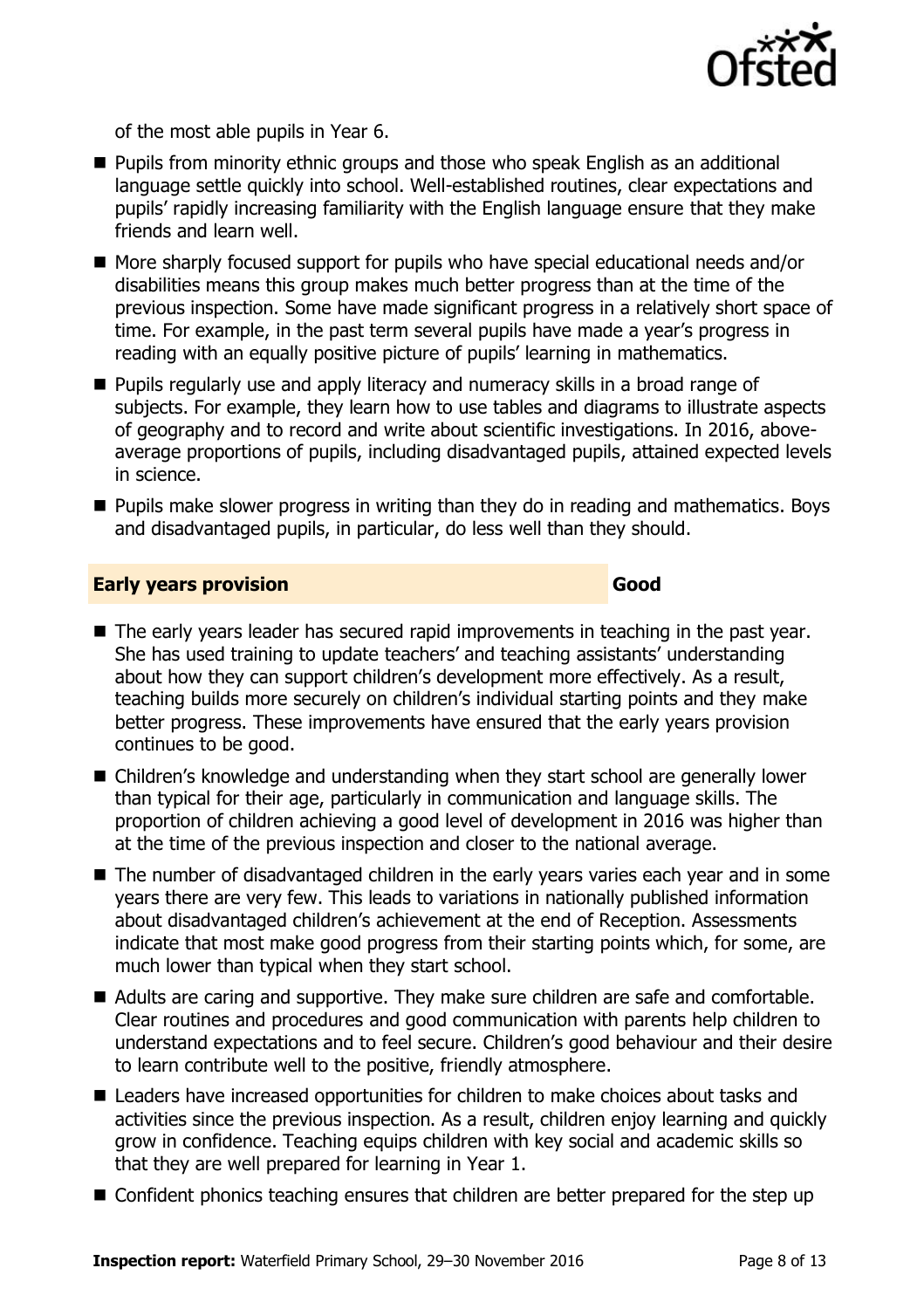

to the next stage in their reading development in Year 1. However, while children make good progress in developing early reading skills, some do less well in writing, particularly boys and disadvantaged children.

■ Leaders have improved the use of the outdoor area over the past year to ensure a stronger focus on learning through play. However, writing activities in the outdoor area are not of the same good quality as those in the classrooms and do not promote writing skills sufficiently well for all groups of children.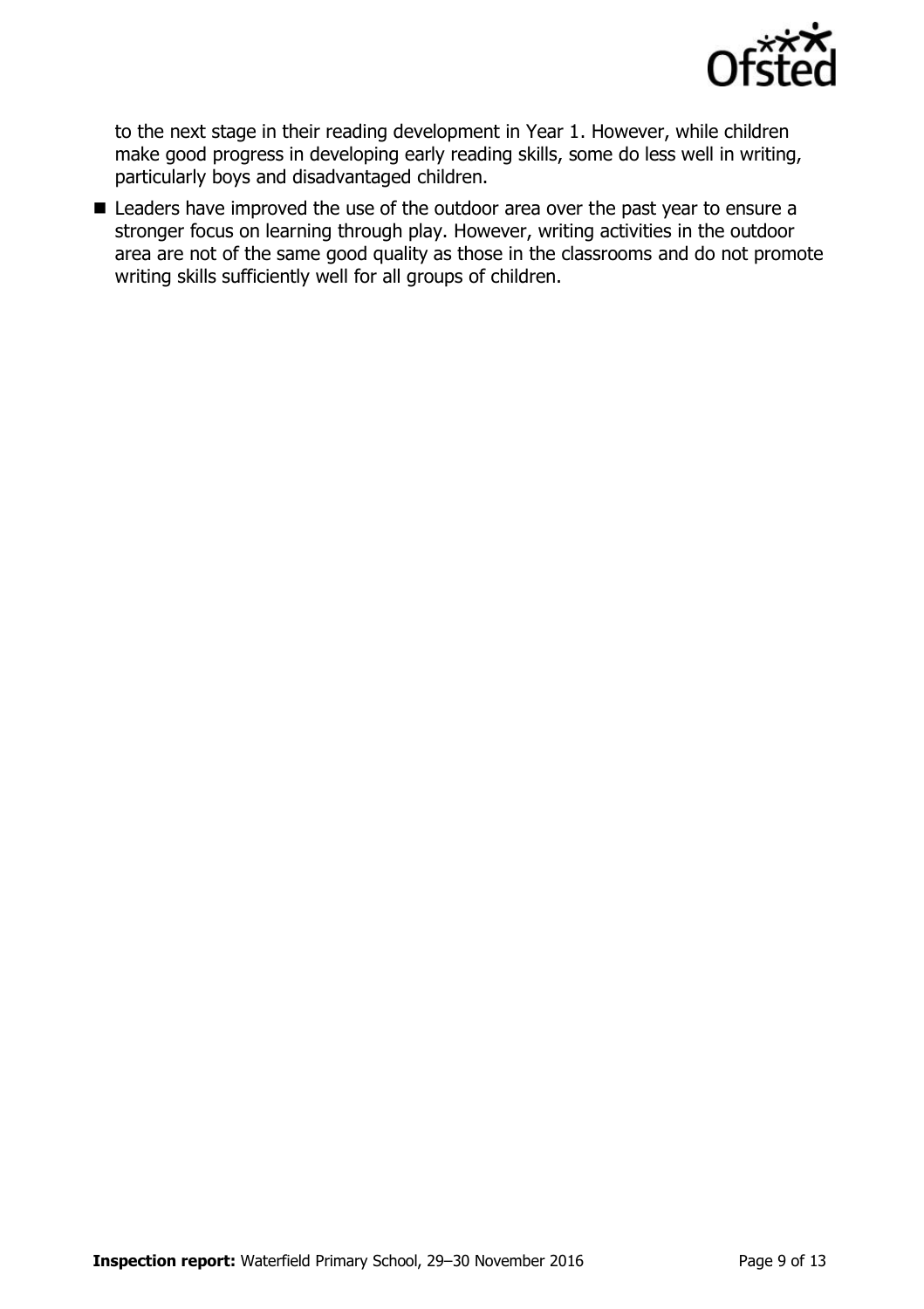

# **School details**

| Unique reference number  | 125953             |
|--------------------------|--------------------|
| Local authority          | <b>West Sussex</b> |
| <b>Inspection number</b> | 10019896           |

This inspection of the school was carried out under section 5 of the Education Act 2005.

| Type of school                      | Primary                         |
|-------------------------------------|---------------------------------|
| School category                     | Community                       |
| Age range of pupils                 | $3 - 11$                        |
| Gender of pupils                    | Mixed                           |
| Number of pupils on the school roll | 301                             |
| Appropriate authority               | The governing body              |
| Chair                               | Rachel Tantrum                  |
| <b>Headteacher</b>                  | Karen Gilzene                   |
| Telephone number                    | 01293 548014                    |
| Website                             | www.waterfieldprimary.co.uk     |
| <b>Email address</b>                | head@waterfield.w-sussex.sch.uk |
| Date of previous inspection         | 6-7 November 2014               |

#### **Information about this school**

- The school meets requirements on the publication of specified information on its website.
- $\blacksquare$  The school is larger than the average primary school.
- The proportion of pupils supported by pupil premium funding is higher than that found in most schools.
- The proportions of pupils who have special educational needs and/or disabilities are in line with the national averages.
- The proportion of pupils from minority ethnic backgrounds is above the national average, as is the proportion of pupils who speak English as an additional language.
- The school provides part-time early years provision in the Nursery class and full-time early years provision in the two Reception classes.
- The school runs a breakfast club on-site which was visited during this inspection.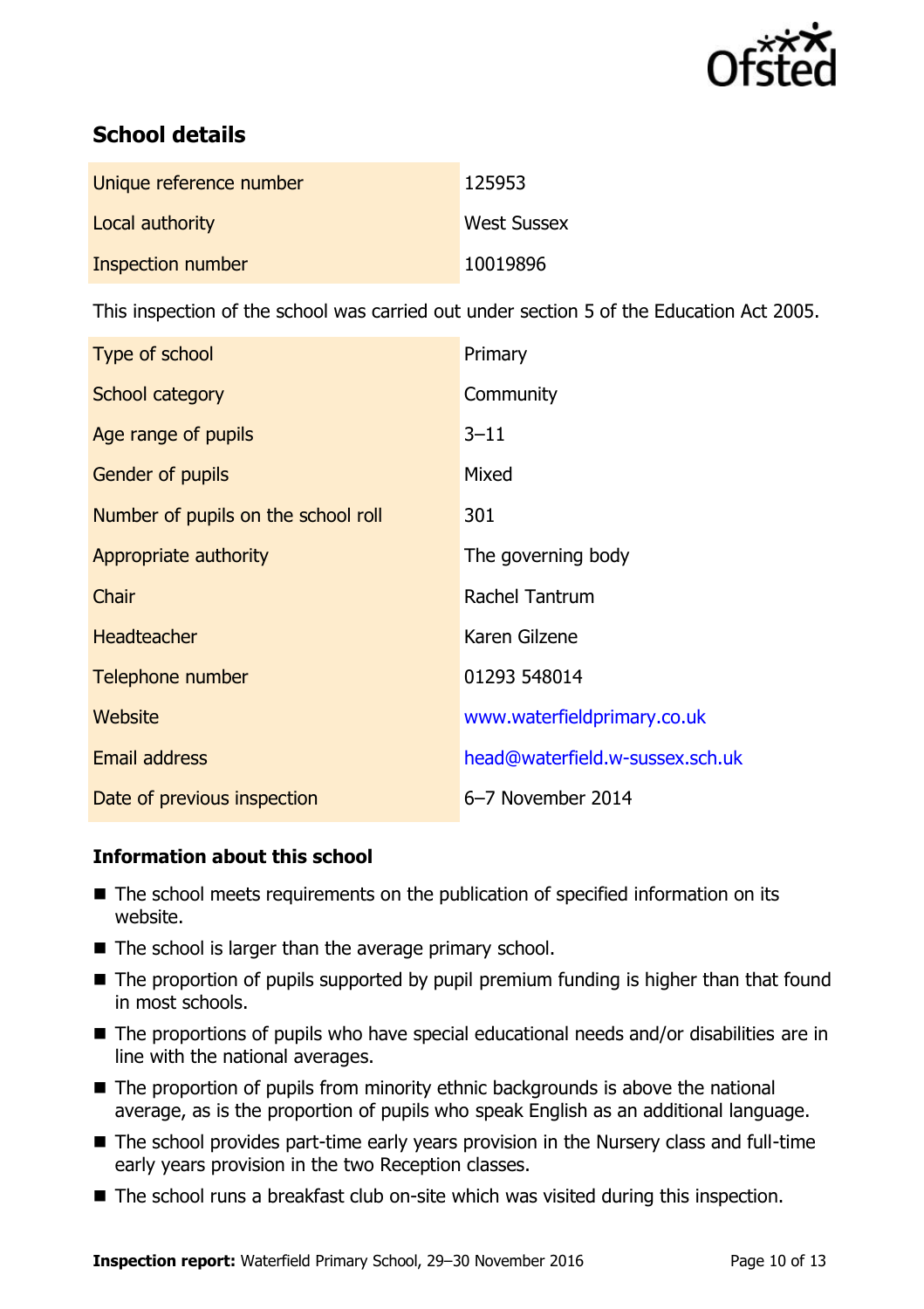

About half of the teachers have joined the school since the previous inspection. The current early years leader was appointed in September 2015.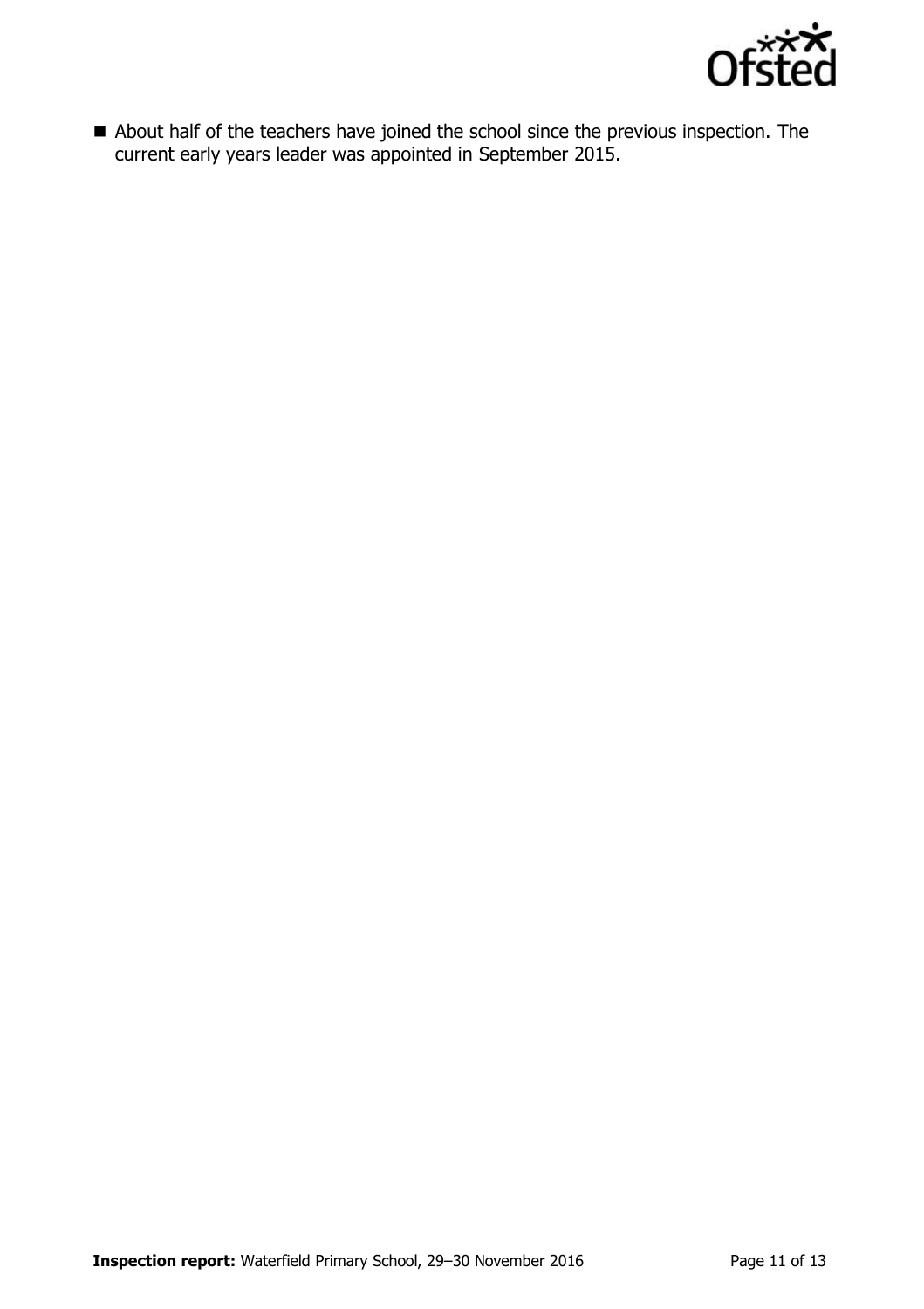

## **Information about this inspection**

- The inspection team observed learning in 26 lessons or part lessons, including 12 observed jointly with the headteacher or assistant headteacher.
- Inspectors held discussions with the headteacher, senior leaders, a local authority representative, teachers, members of staff, parents and pupils. A meeting also took place with the chair of the governing body and two other governors.
- The inspection team took account of the 21 responses to Parent View, Ofsted's online questionnaire, and a message emailed separately to Ofsted. In addition, inspectors considered the views expressed by parents who spoke with them informally during the school day.
- Inspectors observed the school's work and considered a range of documents, including the improvement plan, information about pupils' progress and attendance, and safeguarding policies.
- The inspection team looked at a sample of pupils' work provided by the school, as well as looking at pupils' work in lessons. They also listened to pupils in Year 2 and 6 reading.

#### **Inspection team**

| Julie Sackett, lead inspector | Ofsted Inspector |
|-------------------------------|------------------|
| Leah Goulding                 | Ofsted Inspector |
| Nicola Cook                   | Ofsted Inspector |